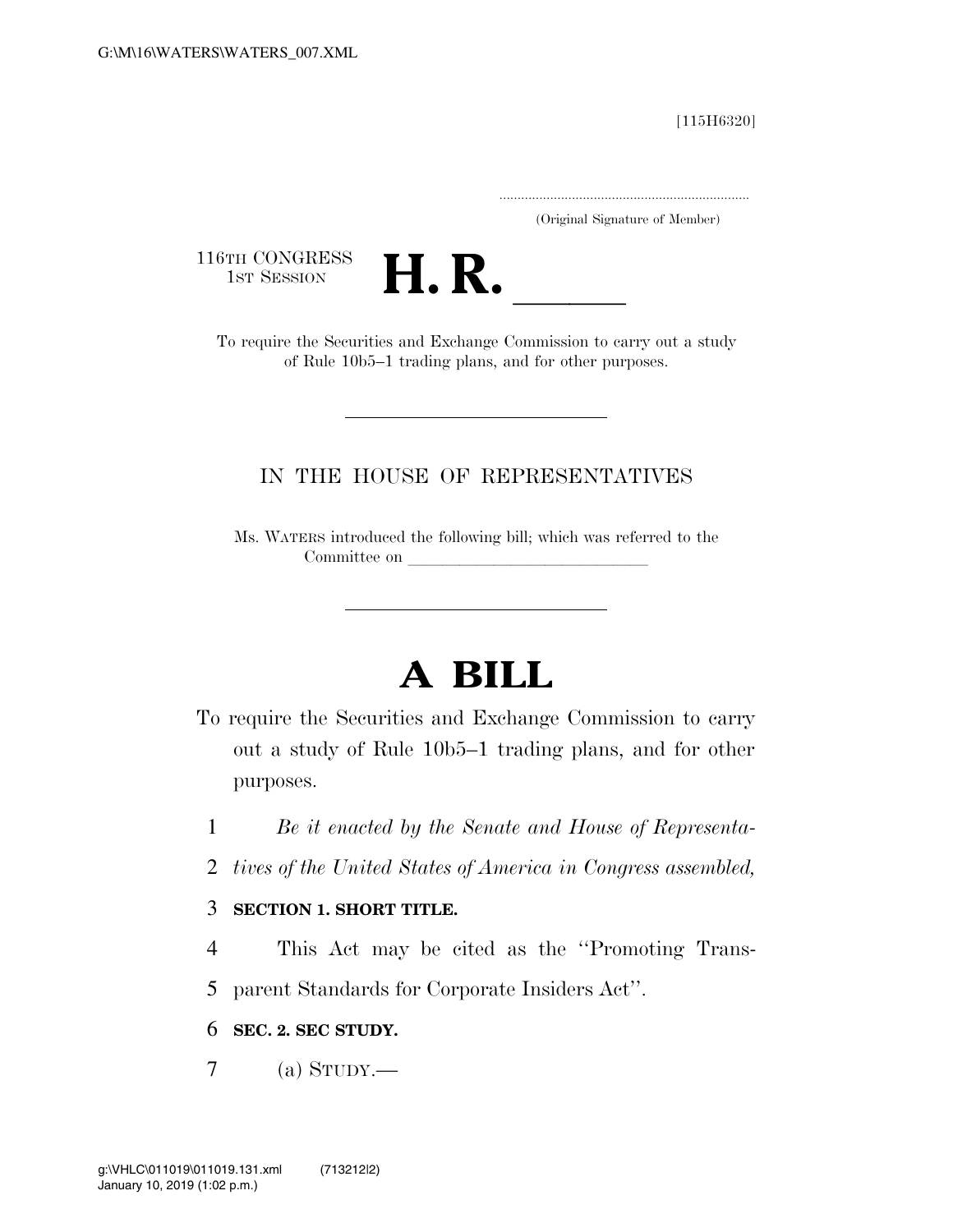| $\mathbf{1}$   | (1) IN GENERAL.—The Securities and Ex-             |
|----------------|----------------------------------------------------|
| $\overline{2}$ | change Commission shall carry out a study of       |
| $\mathfrak{Z}$ | whether Rule $10b5-1$ (17 C.F.R. 240.10b5-1)       |
| $\overline{4}$ | should be amended to-                              |
| 5              | (A) limit the ability of issuers and issuer        |
| 6              | insiders to adopt a plan described under para-     |
| 7              | graph $(e)(1)(i)(A)(3)$ of Rule 10b5-1 ("trading") |
| 8              | plan") to a time when the issuer or issuer in-     |
| 9              | sider is permitted to buy or sell securities dur-  |
| 10             | ing issuer-adopted trading windows;                |
| 11             | (B) limit the ability of issuers and issuer        |
| 12             | insiders to adopt multiple trading plans;          |
| 13             | (C) establish a mandatory delay between            |
| 14             | the adoption of a trading plan and the execu-      |
| 15             | tion of the first trade pursuant to such a plan    |
| 16             | and, if so and depending on the Commission's       |
| 17             | findings with respect to subparagraph $(A)$ —      |
| 18             | (i) whether any such delay should be               |
| 19             | the same for trading plans adopted during          |
| 20             | an issuer-adopted trading window as op-            |
| 21             | posed to outside of such a window; and             |
| 22             | (ii) whether any exceptions to such a              |
| 23             | delay are appropriate;                             |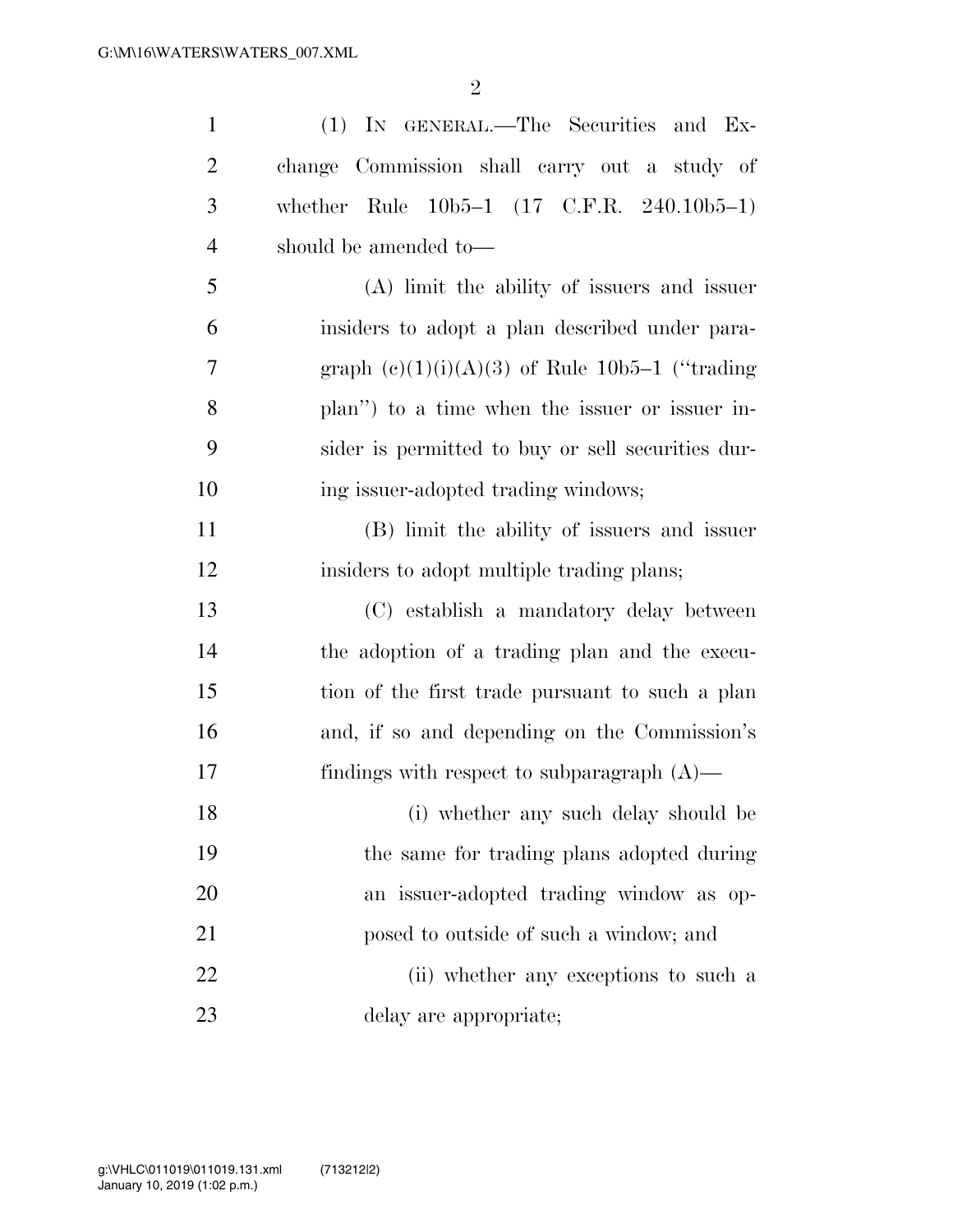| $\mathbf{1}$   | (D) limit the frequency that issuers and          |
|----------------|---------------------------------------------------|
| $\overline{2}$ | issuer insiders may modify or cancel trading      |
| 3              | plans;                                            |
| $\overline{4}$ | (E) require issuers and issuer insiders to        |
| 5              | file with the Commission trading plan adop-       |
| 6              | tions, amendments, terminations and trans-        |
| 7              | actions; or                                       |
| 8              | (F) require boards of issuers that have           |
| 9              | adopted a trading plan to-                        |
| 10             | adopt policies covering trading<br>(i)            |
| 11             | plan practices;                                   |
| 12             | (ii) periodically monitor trading plan            |
| 13             | transactions; and                                 |
| 14             | (iii) ensure that issuer policies discuss         |
| 15             | trading plan use in the context of guide-         |
| 16             | lines or requirements on equity hedging,          |
| 17             | holding, and ownership.                           |
| 18             | (2) ADDITIONAL CONSIDERATIONS.—In car-            |
| 19             | rying out the study required under paragraph (1), |
| 20             | the Commission shall consider—                    |
| 21             | (A) how any such amendments may clarify           |
| 22             | and enhance existing prohibitions against in-     |
| 23             | sider trading;                                    |